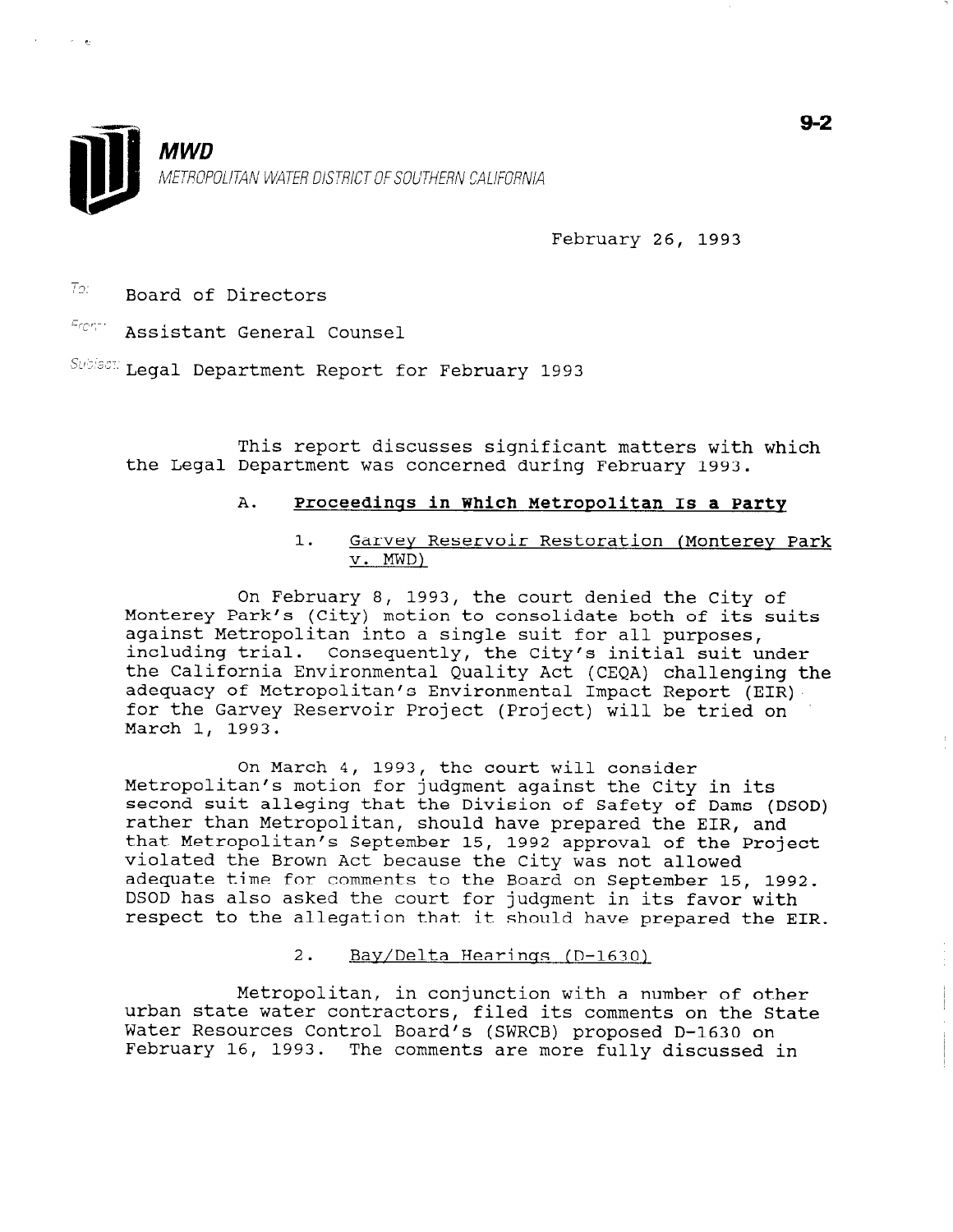the General Manager's letter to Board members dated February 18, 1993. Among the legal issues addressed in the comments are the requirement that SWRCB expeditiously prepare an environmental impact report analyzing the effects of the decision, SWRCB's obligation to insure that the impacts of the decision protect the public interest in the state's water supplies, and the duty to impose responsibility for protection of Bay/Delta resources on all users of the estuary. Metropolitan staff also joined in preparation of comments filed by the California Urban Water Agencies. SWRCB has scheduled a hearing for March 8, 1993, to consider adoption of the proposed decision.

As reported below in Item B6, the proposed decision is already the subject of litigation.

### 3. Golden Gate Audubon Society v. SWRCB

The California Supreme Court has denied the State Water Resources Control Board's (SWRCB) petition to review the trial court's decision in the above action allowing broad discovery from SWRCB members. In this litigation, plaintiffs are attempting to overturn the SWRCB's adoption of its May 1991 Water Quality Control Plan (Plan) for the Bay/Delta Estuary. They assert, in part, that the Plan is invalid because SWRCB members engaged in allegedly improper ex parte contacts with parties involved in the proceeding. Plaintiffs successfully parties involved in the proceeding. Fiamuliis successfully of SWRCB members and SWRCB appealed, asserting the deliberative of SWRCB members and SWRCB appealed, asserting the deliberative process privilege from discovery generally held by process privilege from discovery generally neid by<br>administrative bodies. Now that the trial count/s order has administrative boules. Now that the trial court's order have ween upheru, praintifis have notified the parties that the

## 4. Dorri v. MWD

Acting upon a request by the plaintiff/appellant in ACLING upon a request by the plaintiff/appellant in this personal injury action, the court of Appellant appeal. reported, as sec di<br>T sai or piaintiff/apperiant's appeal. As previously reported, the Court of Appeal originally dismissed this appeal because plaintiff/appellant had failed to file the appropriate brief in a timely manner. The action was brought by a 46-year-old engineer who was seriously injured when his bicycle was struck by a Metropolitan vehicle driven by a Metropolitan<br>employee on December 19, 1989, at the intersection of McBean Parkway and Singing Hills Drive in Valencia, California. After trial of this matter in July 1991, the court determined that<br>Metropolitan and its employee were not negligent and rendered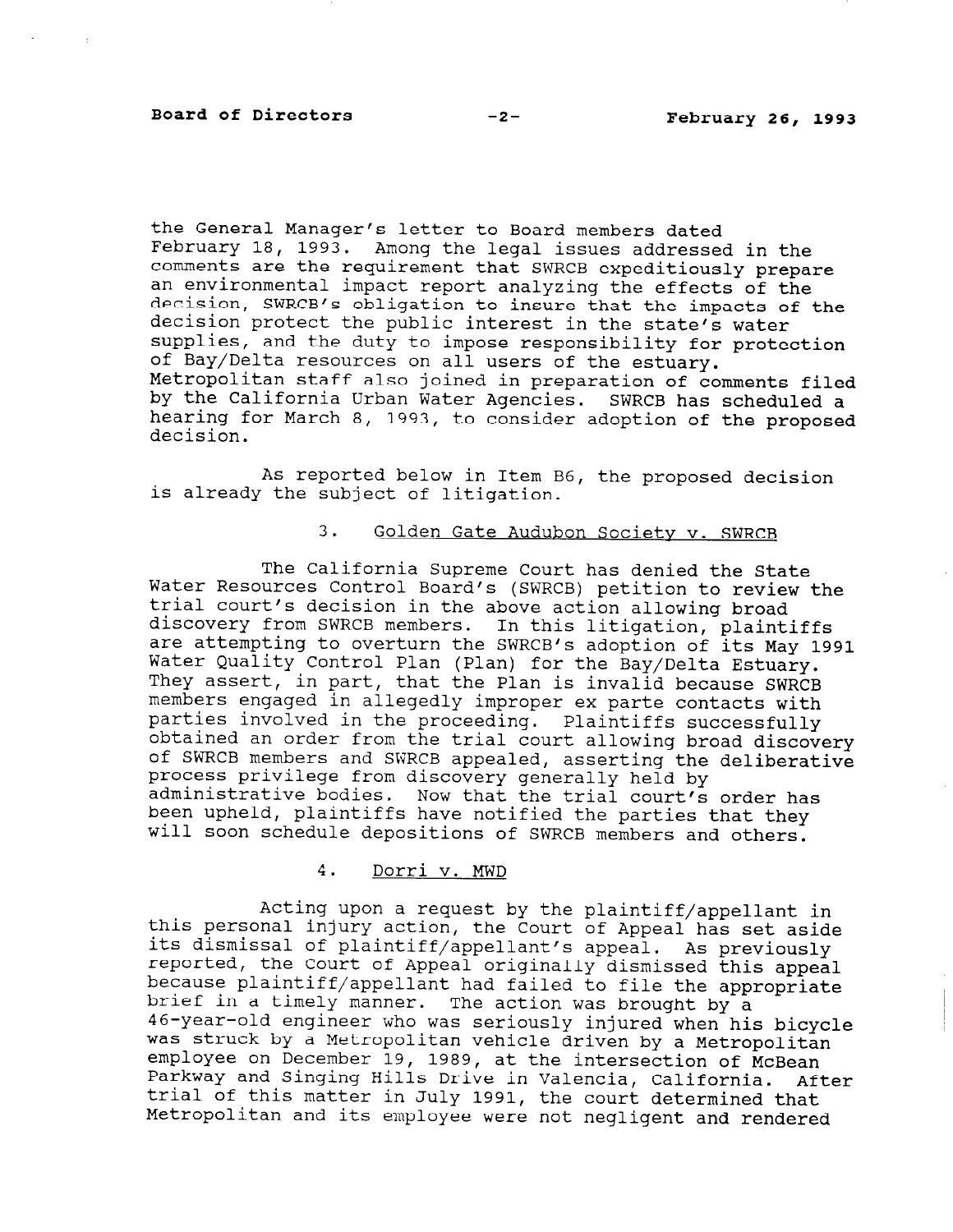Board of Directors -3- February 26, 1993

judgment in favor of Metropolitan in all respects. The reinstatement of plaintiff/appellant's appeal will result in the filing of appellate briefs by the parties and oral argument later this year.

# B. Proceedings of Interest to Metropolitan

## 1. Delta Smelt

On February 5, 1993, the California Fish and Game Commission (Commission) declined for procedural reasons to list the Delta smelt as a threatened or endangered species under California's Endangered Species Act.

In response to a June 1989 petition to list the smelt, the Commission determined on September 14, 1990, that there was insufficient scientific evidence to list the smelt at that time. It instead ordered the Departments of Fish and Game and Water Resources to monitor the smelt and develop management and recovery objectives. Earlier this year, the Commission decided to review its 1990 decision. However, as pointed out in comments submitted by the State Water Contractors, the statutory procedures for listing a species as threatened or endangered do not authorize the Commission to unilaterally revisit a prior listing decision. Instead, a new petition must be filed and the required administrative procedure followed before the Commission may review its earlier determination. Based on these procedural limitations, the Commission decided that it could not review its 1990 decision not to list the smelt in the absence of a new petition.

A petition to the United States Fish and Wildlife Service (Service) to list the smelt under the federal Endangered Species Act is still pending. As reported last month, a group of environmental organizations has sued the Service to force it to list the smelt.

# 2. Designation of Habitat for Winter Run <u>saary</u><br>Salmo

The State Water Contractors filed their comments on the State Water Contractors filed their comments che hacional habitat for the winter run sale me The thrust of the thrust of the thrust of the thrust of the thrust of the thrust of the thrust of the thrust of the thrust of the thrust of the thrust of the thrust of the th critical habitat for the winter run salmon. The thrust of the comments is that the stretch of the Sacramento River through the Delta is not "critical" to the survival of the species and that the proposed rule has inadequately considered the economic impact of the proposed designation as required by the Endangered Species Act.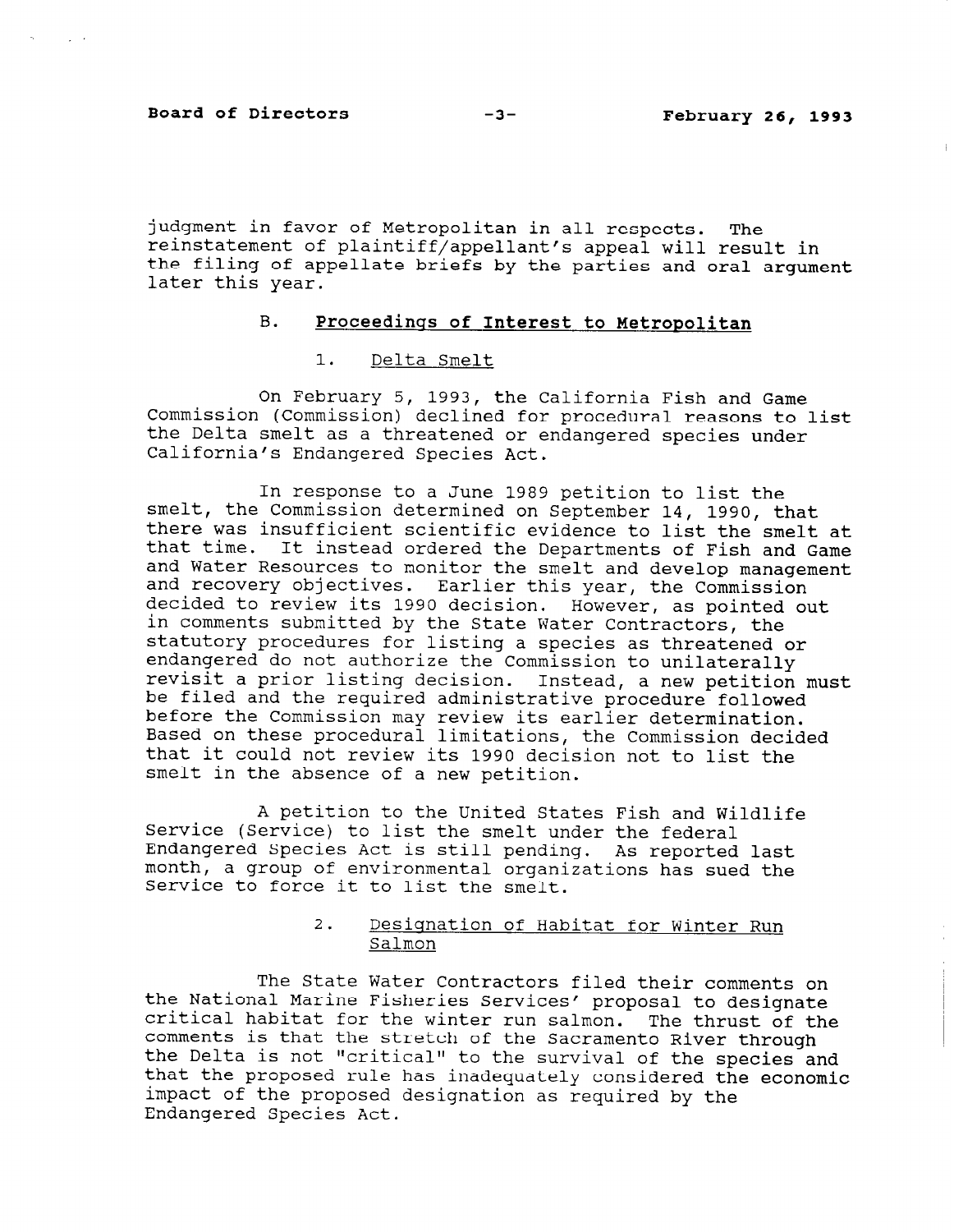### 3. Boulder Canyon Project Rate Litigation (Overton Power District v. Watkins)

On October 30, 1992, we reported to your Board that two customers of the Nevada Colorado River Commission (CRC) have filed an action against various federal energy officials challenging the Boulder Canyon Project (BCP) rate then in effect. Cross-motions for summary judgment have now been filed by the plaintiffs and the federal defendants. Additionally, the defendants have filed a motion to dismiss on the basis that the plaintiffs lack standing to challenge the rate, since the agency through which they receive BCP power, CRC, executed a settlement agreement with Western Area Power Administration (Western, the federal power marketing agency) wherein the former agreed it would not challenge the rate.

On February 2, 1993, Metropolitan joined the Los Angeles Department of Water and Power and Southern California Edison in filing an amicus curiae brief which supports the government's motion to dismiss on procedural grounds. The amicus brief also states that the amici can not support the government's motion for summary judgment on the merits since the amici agree with certain positions taken by plaintiffs. Accordingly, the brief urges that if the court productive motion the government's motion to dismiss, it delay  $r$ uli on the cross motions for summary judgment until negotiations  $\sim$ between the BCP contractors and the government involving the same issues as those asserted in the litigation (and additional issues) prove unsuccessful. Those negotiations are due to resume February 25, 1993. Earlier negotiations led to Western's adoption of a rate-setting methodology proposed by the contractors. Since the BCP contracts will continue until 2017, the BCP contractors prefer to pursue negotiation with the government prior to becoming involved in litigation. No hearing date has yet been established for the pretrial motions.

#### 4. New Interim Rate Approved

A new interim rate for the Boulder Canyon Project A new including the Tot the Bounder Canyon Project  $(BCF)$  was approved by the ASSIStant Secretary of Energy to tax effect on January 1, 1993. This rate must also be approved or rejected by FERC. Metropolitan plans to join with all California BCP contractors in a motion for intervention and<br>protest to be filed with FERC on or before March 15, 1993.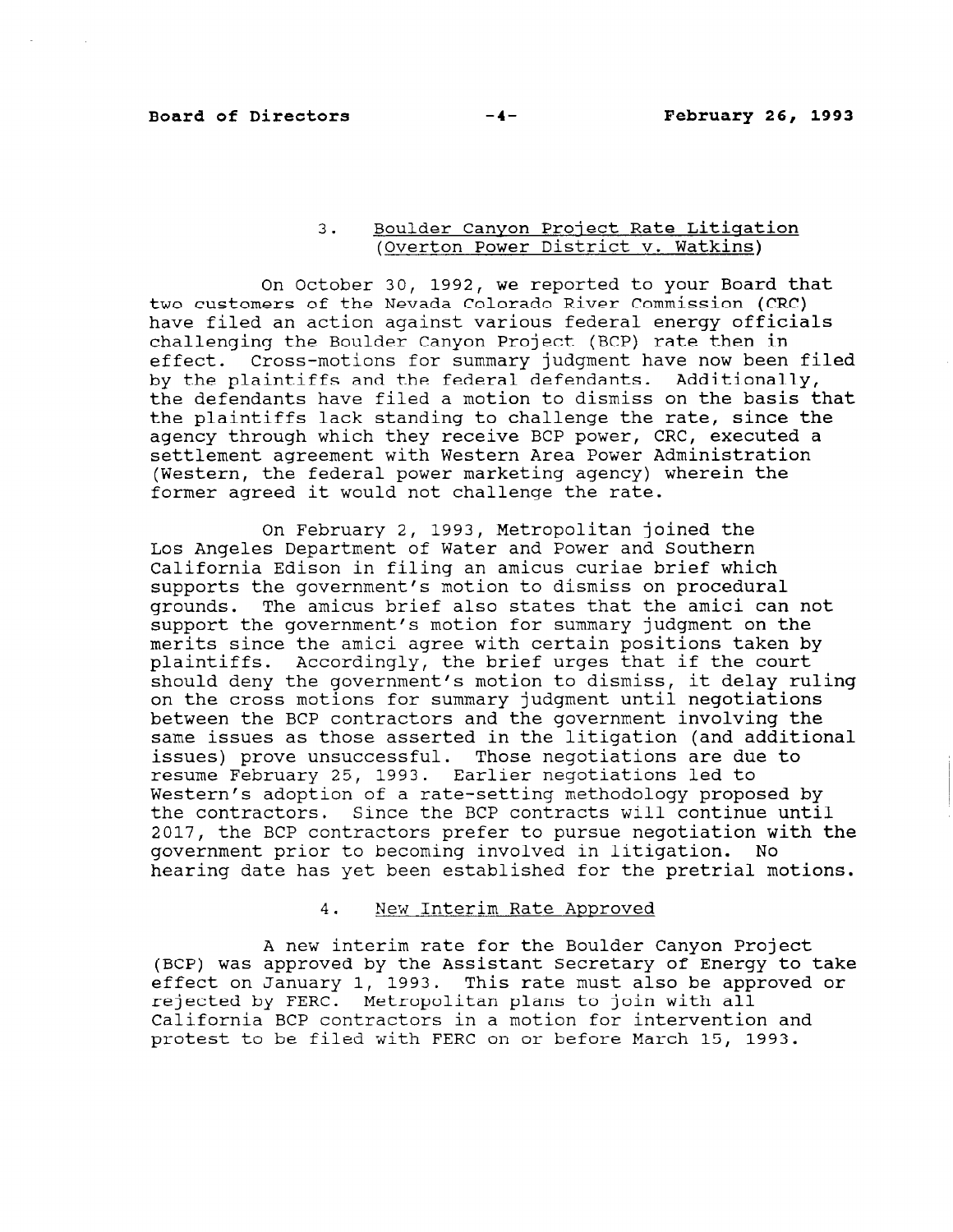**College** 

### 5. Litiqation re Construction of Santa Marqarita Pipeline (Rados v. Northwest Pioe)

The Santa Margarita Water District (Santa Margarita) has been sued by its contractor for construction of the upsized South County Pipeline in Orange County Superior Court for additional compensation in the amount of approximately \$5 million. Although Metropolitan is not named as a party, Metropolitan is cooperating with counsel for Santa Margarita in its defense of the action since the primary focus of the litigation arises out of pipe fabrication for the project, for which Metropolitan provided inspection services. Pursuant to Metropolitan's election last year to utilize approximately 60 percent of the capacity of the upsized pipeline, Metropolitan is liable for approximately 60 percent of the cost of construction of the upsized pipeline, including related litigation costs. Santa Margarita's contractor recently settled with its pipe fabricator, Northwest Pipe and Casing Co. (Northwest), and assigned its cause of action to Northwest.

Earlier this month, Northwest submitted a settlement demand to Santa Margarita in the amount of \$900,000, which demand was rejected by Santa Margarita's Board of Directors. Northwest concedes it is not likely to recover more than \$2 million. Santa Margarita submitted a counter-offer in the \$2 million. Santa Margarita submitted a counter-offer in the amount of \$125,000 to which there has been no response. The amount of the store of which there has been no response. although it is likely supported to go

> 6. Central Valley Project Water Association/Kern Countv Water Aqency v. assuci

The Central Valley Project Water Association (CVPWA) and the County Valley Project Water Association<br>County Water Agency (KOWA) have unwerved and the Refit County water Agency (RCWA) have unsuccessfully sought a writ of prohibition from the Sacramento Superior Court prohibiting the State Water Resources Control Board (SWRCB)<br>from adopting its draft D-1630 until it holds additional evidentiary hearings on the proposal. CVPWA and KCWA argued to the proposal. CVPWA and KCWA argued to the control of the control of the control of the control of the control of the control of the control of the control of evidenciary nearings on the proposal. CvPwA and KCWA argu that further hearings are necessary in order to add to the hearing record evidence on social and economic impacts specifically related to the standards proposed in the draft decision and to allow the parties to question the operations studies which underlie the decision. The court refused to issue the writ, at least not until SWRCB makes its final<br>decision to adopt the proposed decision, with or without